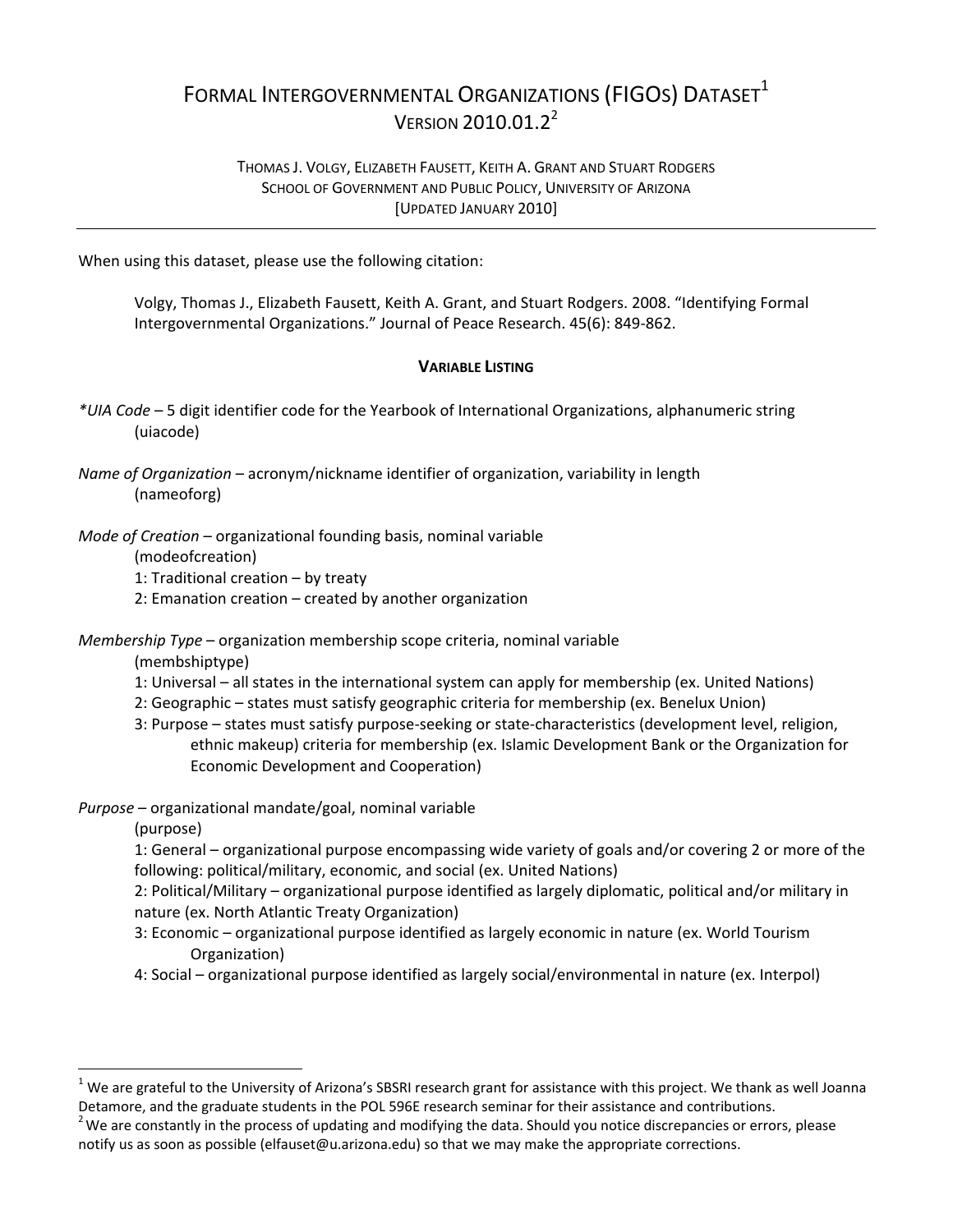*Life Type* – organization's survival according to various reference points, nominal variable (2004 and 1975‐1989) (lifetype04)

- 1: Born before 1981, still alive 2004
- 2: Born between 1981‐1989 and still alive 2004
- 3: Born before 1990, died after 1989
- 4: Born between 1990 and 2004 and still alive in 2004
- 5: Born after 1989 and died after 1989 (born and died after Cold War)
- 6: born between 1981‐1989 and died after 1989 (born before Cold War ended and died after Cold War ended)

(lifetype75\_89)

- 1: Alive before/in 1975, still alive in 1989
- 2: Alive before/in 1975, dead by 1989
- 3: Alive after 1975, still alive in 1989
- 4: Alive after 1975, dead by 1989

*UIA Type* – organization Type 1 classification code for the Yearbook of International Organizations, nominal variable $3$ 

(uiatype)

- 1: A ‐ Federations of international organizations
- 2: B ‐ Universal membership organizations
- 3: C ‐ Intercontinental membership organizations
- 4: D Limited or regionally defined membership organizations
- 5: E ‐ Organizations emanating from places, persons or other bodies
- 6: F ‐ Organizations having a special form, including foundations and funds
- 8: H ‐ Inactive or dissolved international organizations
- 11: K ‐ Subsidiary and internal bodies

*Primary Region (if Regional)* – regional classification for regional organizations, nominal variable

(primaryregionifregional)

1: Sub Saharan Africa

2: Asia

3: Europe

- 4: Latin America
- 5: Caribbean
- 6: South America
- 7: Central America
- 8: Americas
- 9: Middle East
- 10: Former Soviet Republics
- 11: North America

## *US Member* – USA's membership status, dichotomous variable

(usmember)

 $\overline{a}$ 

- 0: USA is not a member
- 1: USA is a member

<sup>&</sup>lt;sup>3</sup> Please note, there are additional UIA types of organizations [range A-H, J-K, N, R, S, T, U]. Reported here are the UIA Types which occur within this dataset.